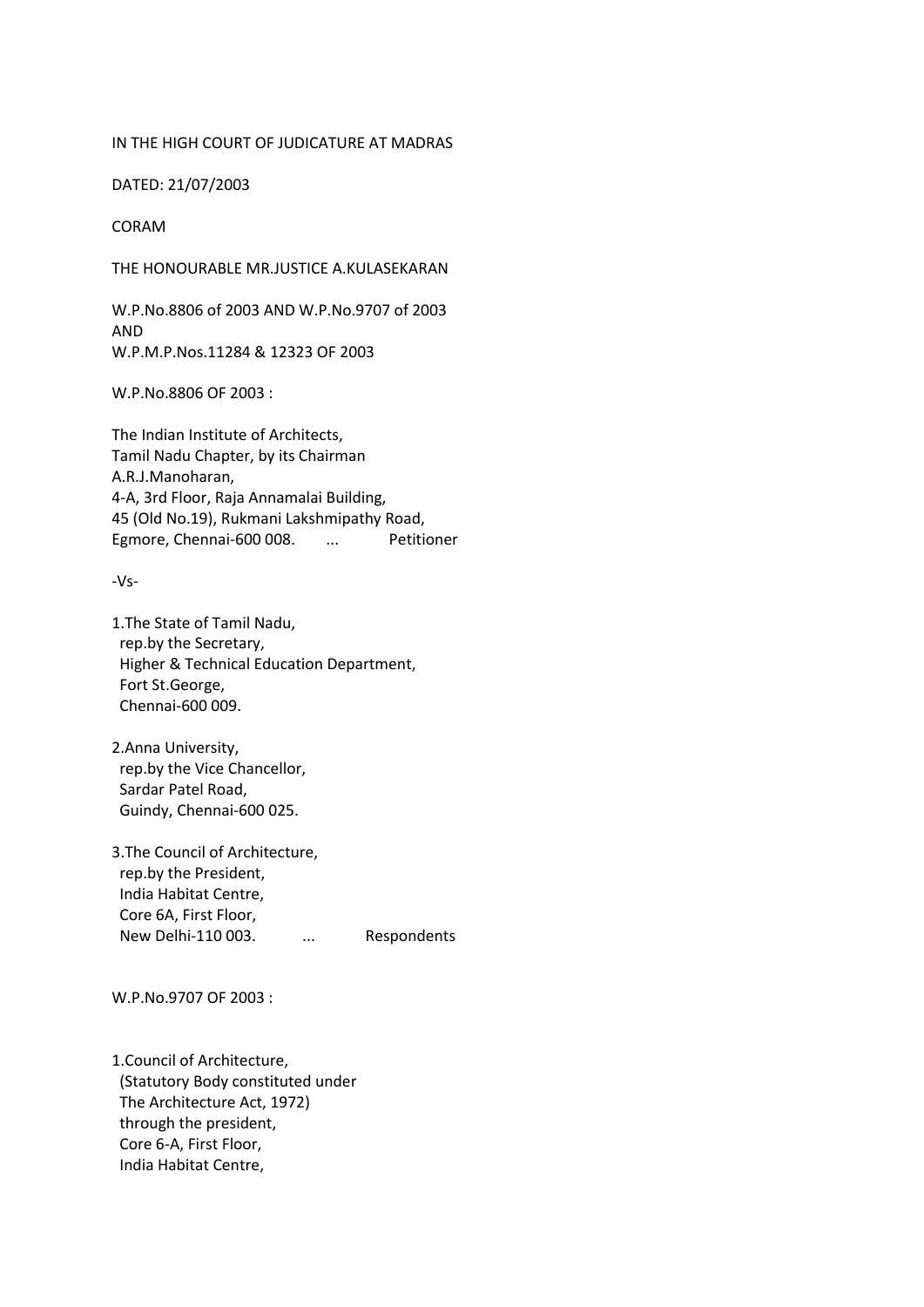Lodhi Road, New Delhi-110 003... Petitioner

-Vs-

1.The State of Tamil Nadu, rep.by the Secretary, Higher & Technical Education Department, Fort St.George, Chennai-600 009.

2.Anna University, rep.by the Vice Chancellor, Sardar Patel Road, Guindy, Chennai-600 025. ... Respondents

 Petitions under Article 226 of the Constitution of India, praying for issuance of a writ of mandamus, as stated therein.

For petitioner in W.P.8806/2003 : Mr.Aravind P.Datar, Senior Counsel for Mr.Muizz Ali.

For petitioner in W.P.9707/2003 : Mr.V.T.Gopalan, Senior Central Govt. Standing Counsel.

For respondent 1 : Mr.S.P.Prabakaran, AGP.

For respondent 2 : Mr.G.Masilamani, Senior Counsel

## :COMMON ORDER

 Since the relief sought for is one and the same in both the Writ Petitions, they are being disposed of by a common order.

 2. Since the petitioner in W.P.No.9707 of 2003 and the third respondent in W.P.No.8806 of 2003 are one and the same, they will be referred to as 'the petitioner', along with the petitioner in W.P.No.8806 of 2003.

 3. The petitioner in W.P.No.8806 of 2003 is a registered Society, having Chapters all over India. It is the Tamil Nadu Chapter and has 6 50 members through out the State. The object of the Society is education, training and professional development of architecture students and practising architects. On 26.01.2003, the second respondent, in news item of The Hindu, stated that the students, seeking admission to B.Arch. Degree, also also appear for the Tamil Nadu Professional Course Entrance Examination (TNPCEE), hereinafter referred to as ' TNPCEE' and no separate Aptitude Test would be conducted. The petitioner has represented on 28.01.2003 to the second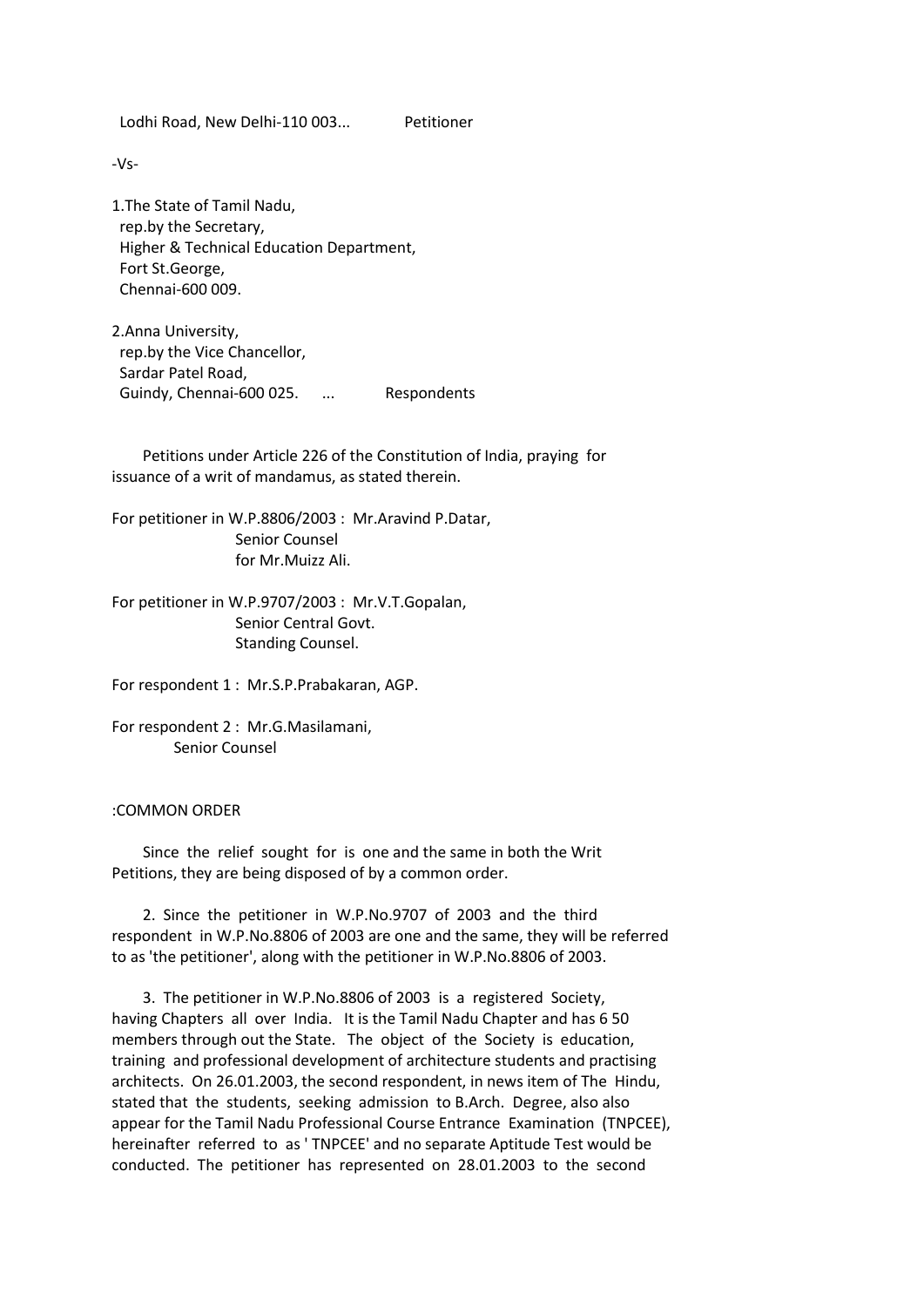respondent, pointing out the regulations, guidelines and mandatory requirements, which have been in practice for the last 40 years and requested to restore aptitude tests. On the request made by the petitioner to the third respondent, which is the Apex Statutory Authority, a letter dated 31.01.2003 was sent to the second respondent, pointing out that the admission should be done for B.Arch. only after Aptitude Test. The second respondent has not responded to the said letters and, in stead, published an advertisement dated 02.03.2003 in The Hindu, wherein it was mentioned that no Aptitude Test for B.Arch. Course would be conducted. The second respondent has dispensed with the said Aptitude Test for the academic year 2003, on the ground that it is not required when admissions are being made through competitive examination.

 4. The learned Senior Counsel and Additional Solicitor General of India Mr.V.T.Gopalan, appearing for the petitioner in WP No. 9707 of 20 03 has submitted as follows:

 The education and provision of architecture are governed by the Architects Act, 1972, hereinafter referred to as Act. Chapter 2 of the Act deals with the Council of Architecture, which is vested with the power to prescribe minimum standards to be followed by the institution in India. Under Section 45 (2) of the Act, the Council has the power to make the regulations and sub-clauses (e) (g) (h) (j) are relevant in the context of prescribing the minimum qualification and the conditions of admission. The Council, under Section 45 (2) (e) (g) (h) (j) has made The Council of Architecture (Minimum Standard of Architectural Education) Regulations, 1983, hereinafter referred to as Regulations with the prior approval of the Central Government and the same was published in the Gazette of India on 26.03.1983 and 27.08.1983. These regulations prescribe the minimum standard of architectural education to be maintained by the colleges or institutions and these regulations are also applicable in matters relating to admission to the architecture course through out India. Tamil Nadu also followed the said regulations till the last academic year. This Aptitude Test is not required for other branches of engineering except B.Arch. Course. All India Council for Technical Education deals with all technical education in the country and as far as the architectural education is concerned, the Council of Architecture is the governing authority. All universities and educational institutions which are offering 5 year B.Arch. Course have been conducting the Aptitude Test. The guidelines issued by the Council pursuant to Regulations have statutory force.

 5. The learned Senior Counsel has further submitted that Clause 3 of the regulations is relating to duration and stages of the course and Clause 4 is relating to admission to the architecture course, wherein it is stated that no candidate with less than 50% of marks in aggregate shall be admitted to the architecture course unless that person has passed the 10+2 examination with Mathematics and English as subjects at 10+2 level with minimum 50% marks. The institutions, which are conducting B.Arch.Course, may subject the candidates, seeking admission to the architecture course, to Aptitude Test, specially designed to assess the candidates' aptitude. The institution shall not give weightage of more than 50% marks for Aptitude Test in the matter of admissions. The Aptitude Test is mandatory for admissions in B. Arch., in all colleges, universities, including the minority institutions, non-resident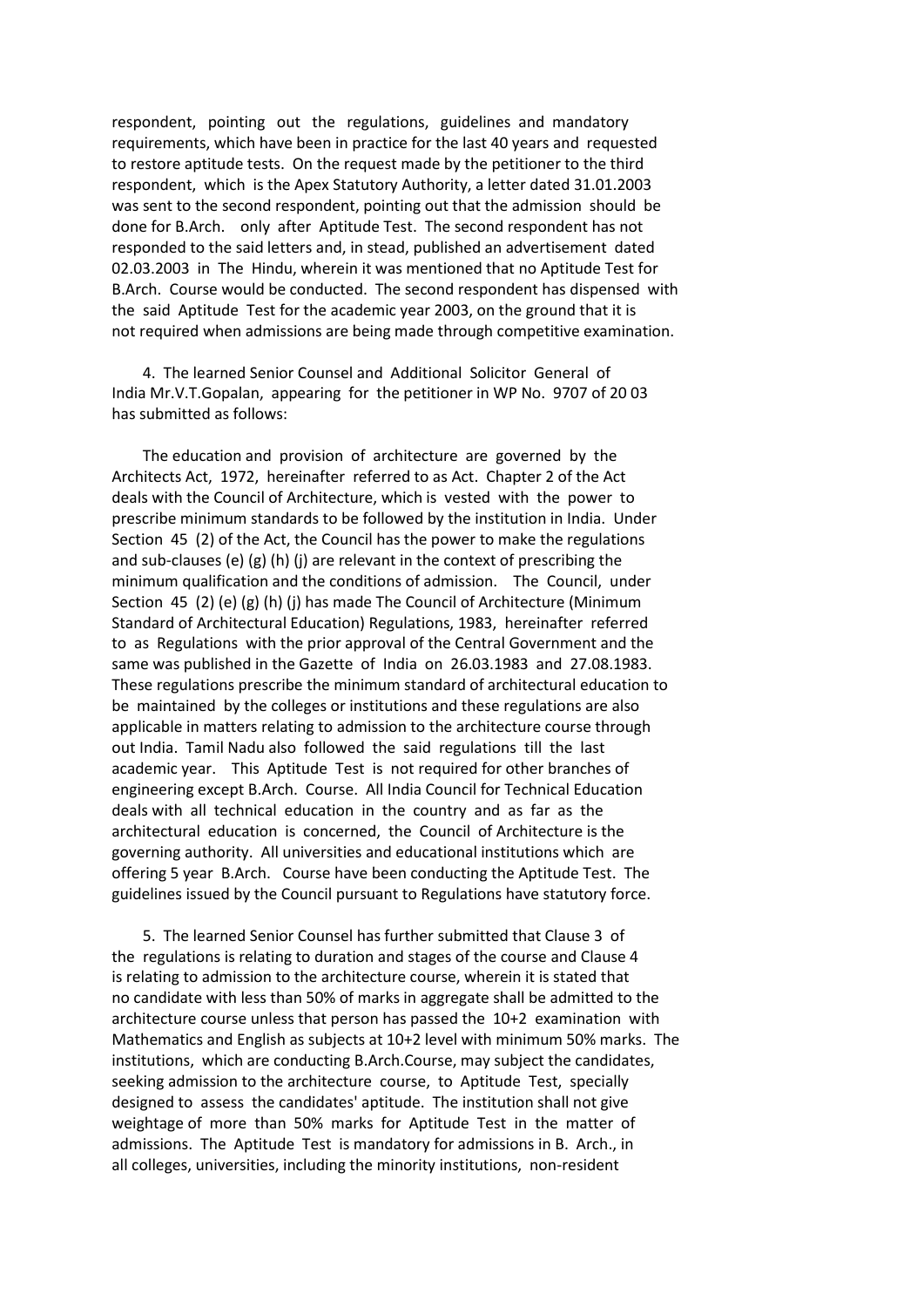Indian. The candidates admitted without appearing for the Aptitude Test in architecture and who have been granted B.Arch. Degree shall not be deemed to have attained the recognised qualification listed in the schedule of qualification appended to the Act. The Aptitude Test shall consist of two papers, namely, (i) Aesthetic Sensitivity - 100 marks - duration of test : 2 hours, and (ii) Drawing - 100 marks - duration of test : 2 hours. The said test is to evaluate the candidates perception, imagination and observation, creativity and communication, architectural awareness and drawing aptitude of the candidate. It is also submitted the learned Senior Counsel that counselling for the candidates who have applied for admission to the 5 year B.Arch. Course in architecture should be held independently.

 6. Relying on the regulations and guidelines, the learned Senior Counsel advanced the arguments that like the guidelines issued by AICTE, for the architectural education, the guidelines issued by the Council of Architecture are binding. No valid reason is assigned by the second respondent for dispensing with the Aptitude Test. B.Arch. education is different from other disciplines of engineering courses which is evident from the guidelines that no candidate with less than 50% marks in aggregate shall be admitted to architectural course with Mathematics and English as subjects at the level of 10+2, the duration being 5 years for this course alone, whereas no such conditions for admissions in other disciplines.

 7. It is also brought to the notice of this Court by the learned Senior Counsel that the proviso to Clause (4) (3) of the regulations stipulates that " Provided that no separate aptitude tests may be conducted where admissions are made through competitive examinations.", which means when the competitive examination is inclusive of aptitude, no separate Aptitude Test is required, which has been misconstrued by the University. The Council of Architecture found it necessary to issue guidelines which were issued in the year 1994, wherein it is explained elaborately that the Aptitude Test is required for admission into 5 year B.Arch.Course to assess the candidates' aptitude, essentiality of aptitude test, eligibility for admission, subjects relating to aptitude test, weightage etc.

 8. The learned Senior Counsel Mr. V.T. Gopalan also relied on Clause 8 (3) of All India Council for Technical Education (Norms and Guidelines for Fee and Guidelines for Admissions in Professional Colleges) Regulations, 1994, hereinafter referred to as AICTE Regulations that the Council of Architecture constituted under Section 3 of the Architects Act, 1972, shall formulate a comprehensive entrance test including aptitude test on an all India basis. It is canvassed by the learned Senior Counsel that the said regulation says that the Council of Architecture, the Apex Body, is competent enough to formulate the comprehensive entrance test, including aptitude test for admission into 5 year B.Arch. Course on all India basis.

## The

Apex Body felt it mandatory to hold Aptitude Test, which is reflected in the regulations and guidelines made under Section 45 of the Act.

9. It is also brought to the notice that almost all institutions in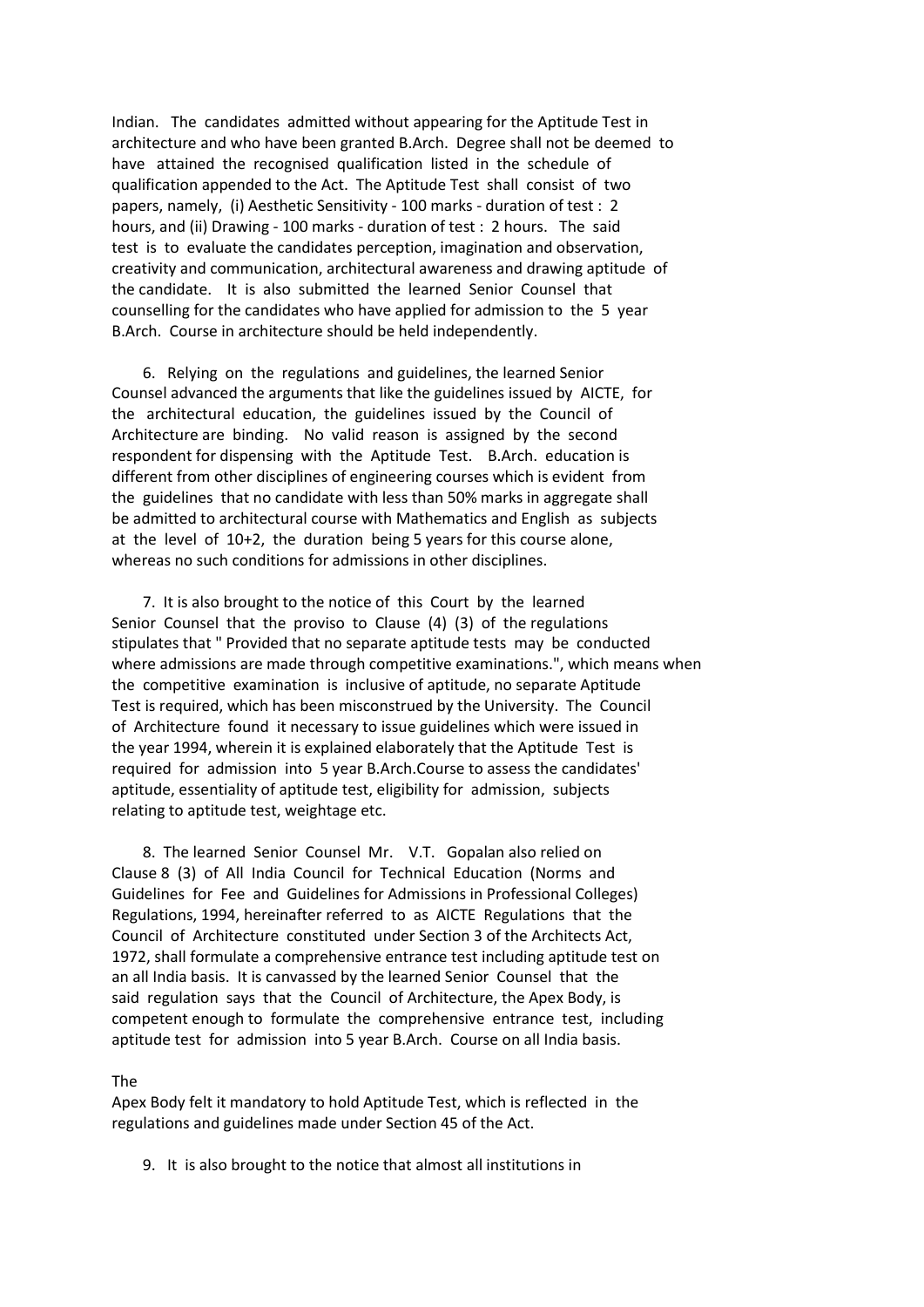India are holding aptitude test and dispensing with the same by the second respondent will derecognise the B.Arch Degree offered and candidates, who passed, will not be entitled to practise as architects or to take up the employment.

 10. The learned Senior counsel Mr. Aravind P. Datar appearing for the Indian Institute of Architects relying on the Act, Regulations and guidelines submitted that the aptitude test is mandatory for admission in B.Arch., otherwise the candidates shall not be deemed to have attained the recognised qualification. Learned Senior counsel also reiterated the arguments of Mr. V.T. Gopalan.

 11. The learned Senior Counsel Mr.G.Masilamani, appearing for the second respondent/Anna University submitted that the regulations, 1983, were made in exercise of the power conferred under clauses (e) (g) (h) (j) to sub-section 2 of Section 45 read with Section 21 of the Architects Act, 1972. Under sub-clause (3) of Section 43, every regulation made under this Section, shall be laid as soon as is it is made before the Parliament and after both the Houses agreed, it has the effect of statutory force. The guidelines made by the Council cannot be equated with the regulations. If there is any inconsistency between the regulations and the guidelines, the regulations prevail.

 12. According to Mr.G.Masilamani, the guidelines are inconsistent and contrary to the provisions of regulations. It is demonstrated by the learned Senior Counsel that proviso to sub-clause 3 of Clause 4 of the regulations contemplates that no separate Aptitude Test may be conducted where admissions are made through competitive examinations. Thrusting his argument, Mr.G.Masilamani pointed out that under Sub-cause 3 to clause 4 of the regulations, it is mentioned that institution may subject the candidates seeking admission for the architectural course to aptitude tests specially designed to assess the candidates' aptitude, provided no separate competitive examination is conducted and the selection is made to B.Arch., through a competitive examination, no aptitude test is required. It is stated by the learned Senior counsel that the regulation to sub-clause (4) of clause 4 states that the institution shall not give weightage of more than 50% marks for aptitude test in the matter of admission whereas the guideline 4.0 states that with regard to Architectural Aptitude, 50% is minimum, which is apparently contrary to the regulation. It is also pointed that the regulation says that institution may subject the candidates to aptitude test only in the absence of competitive examination, but the guideline 1.4 (c) states that a separate aptitude test in architecture should be conducted and such test should not be combined with the test for admission to engineering, pharmacy, medicine and other disciplines. Mr.G.Masilamani pointed out the other clauses in the guidelines, which are excessive, though they are allegedly framed pursuant to the regulations.

 13. Mr.G.Masilamani further submitted that the Co-ordination Committee for Tamil Nadu Professional Courses Entrance Examinations, 2003, which is consisting of members, representatives and special invitees, in its meeting held on 24.01.2003, discussed several subjects, including the aptitude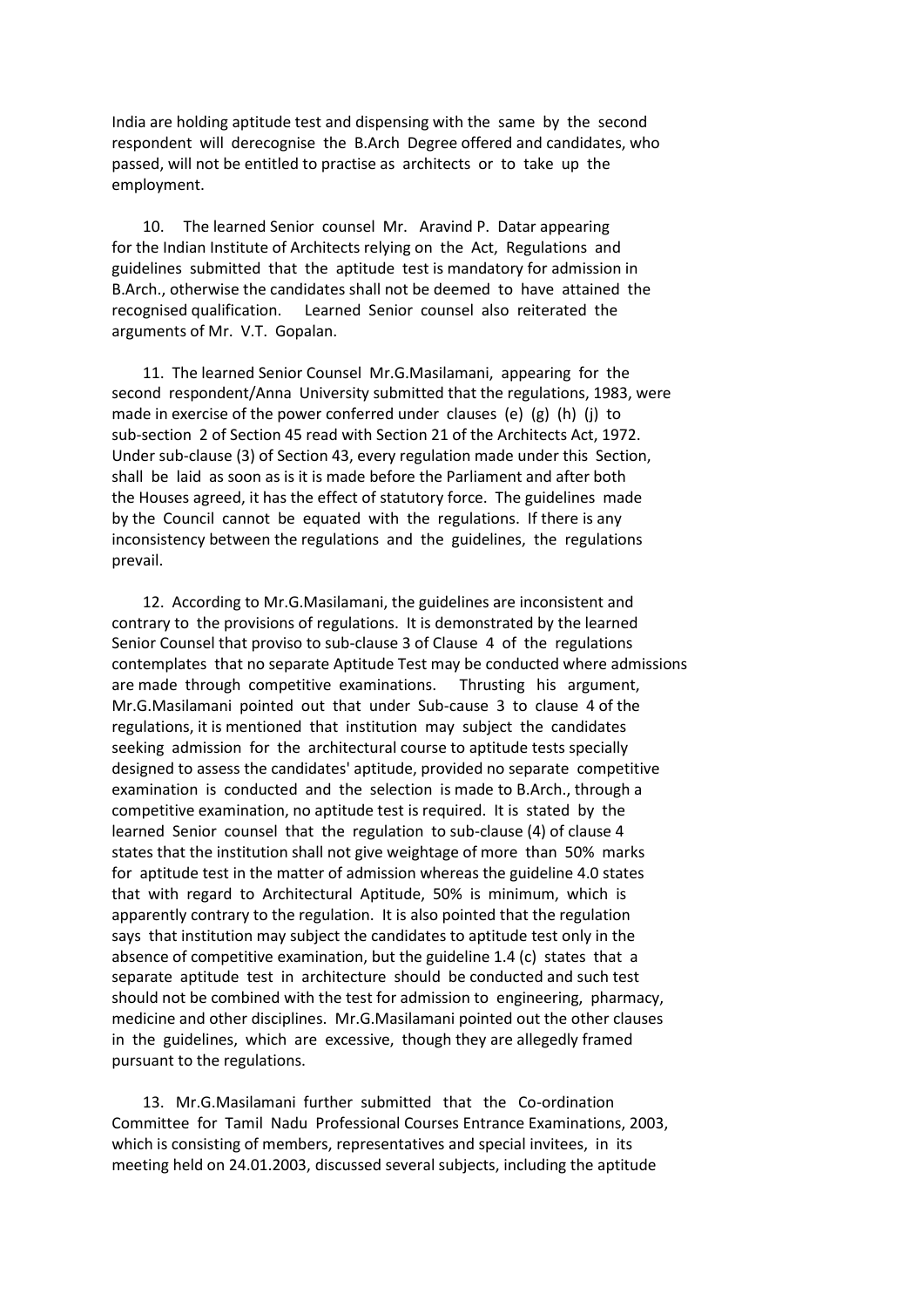test. The members of the said committee, passed a resolution, after deliberations that there is no need to conduct the aptitude test in architecture, since B.Arch Degree Programme is considered as one of the branches of engineering and the candidates, while appearing for counselling according to their rank in the merit list based on the qualifying examination and TNPCEE, they will be selecting any one of the programmes including B.Arch.

 14. The Architects Act 1972 (Act 20 of 1972) has come into force with effect from 01.09.1972. The statement of object and reasons of the Act is to the effect that, after independence, more particularly, with the implementation of Five Year Plans, the building construction activity in our country has expanded almost on a phenomenal scale. Large variety of buildings, many of esteemed compensity and magnitude like multi-storeyed buildings, factory buildings, residential houses are being constructed every year. With this increase in the building activity, many unqualified persons, calling themselves as architects, are undertaking the construction of buildings, which are uneconomical and quite frequently unsafe, thus bringing into disrepute the profession of architects. Many organisations, including Indian Institute of Architects, have repeatedly emphasised the need for statutory regulation to protect the general public from unqualified persons, working as architects. With the passing of this legislation, it will be unlawful for any person to designate himself as an architect, unless he has requisite qualification and experience and is registered under the Act. The main features of the Act are; creation of a body corporate by the name of Council of Architecture, vesting the requisite powers in the Council, enrolment initially of a person holding a degree, subsequent enrolment of persons, who hold degrees or diplomas in architecture, holding of enquiries in the misconduct of registered architects, prescribing the standard of professional conduct and etiquette and assessment of standards of education and training of architects within the countries. The Parliament before passing the Bill has thoroughly discussed the above factors.

 15. Section 2 (2) (b) defines Council means, the Council of Architecture constituted under Section 3. Section 2 (c) defines Indian Institute of Architects means the Indian Institute of Architects registered under the Societies Registration Act, 1860. Section 3 speaks about the constitution of Council of Architecture. Section 19 is relating to inspection of examination. The Executive Committee shall, subject to regulations, if any made by the Cou ncil, appoint such number of inspectors as it may deem requisite to inspect any college or institution where architectural education is given or to attend any examination held by any college or institution for the purpose of recommending to the Central Government recognition of architectural qualifications granted by that college or institution. Sub-clause 2 of Section 19 speaks that Inspectors shall not interfere with the conduct of any training or examination, but shall report to the Executive Committee on the adequacy of the standards of architectural education including staff, equipment, accommodation, training and such other facilities as may be prescribed by regulations for giving such education or on the sufficiency of every examination which they attend.

16. Section 21 pertains to minimum standards of architectural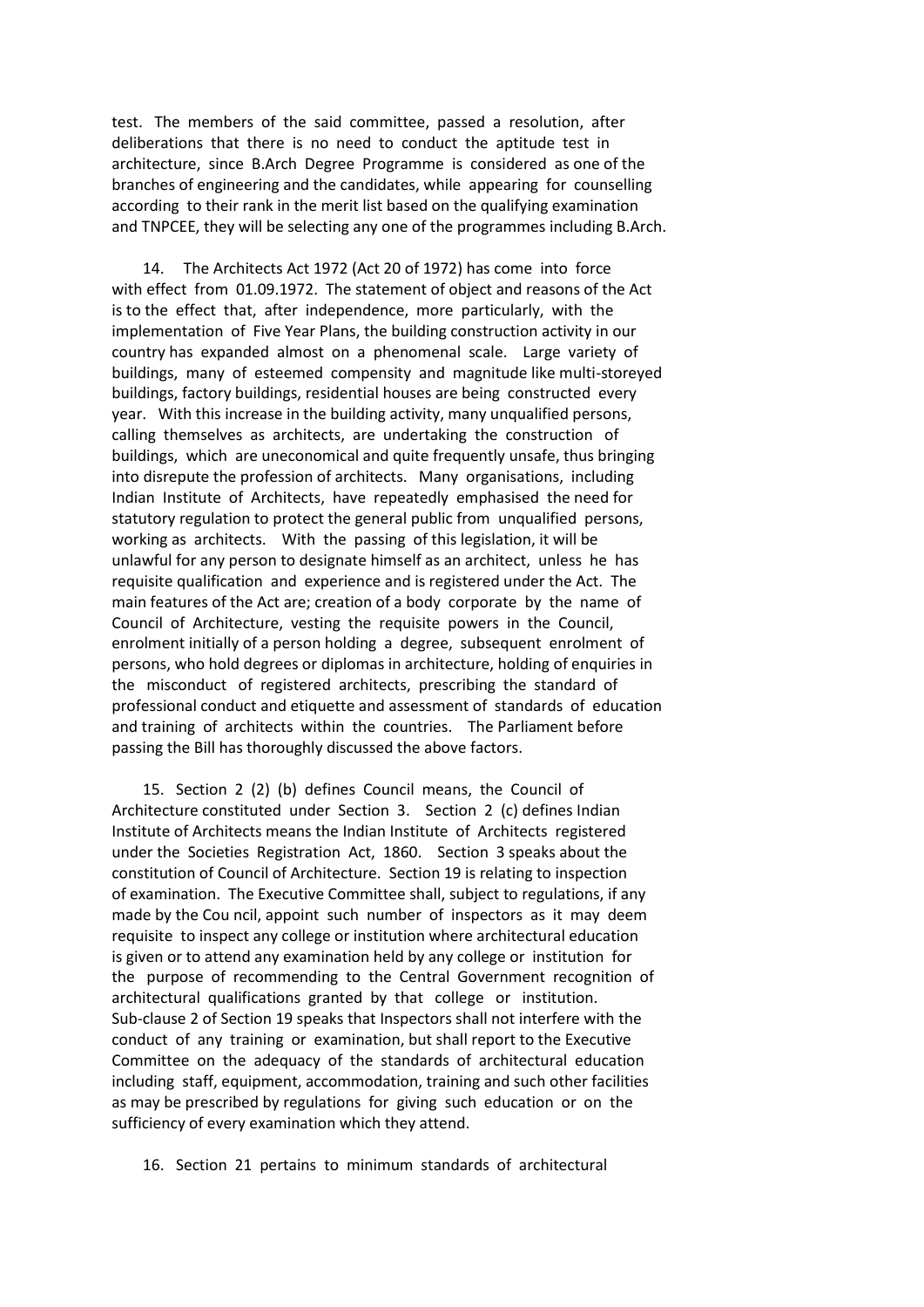education. The council may prescribe the minimum standard of architectural education required for granting recognised qualifications by colleges or institutions in India.

17. Section 45 contemplates the Power of Council to make regulations.

 (1) The council may, with the approval of the Central Government, make regulations not inconsistent with the provisions of this Act, or the rules made thereunder to carry out the purposes of this Act.

 (2) In particular and without prejudice to the generality of the foregoing power, such regulations may provide for.

 Sub-clause (2) (e) pertains to the courses and periods of study and of practical training, if any, to be undertaken, the subjects of examinations and standards of proficiency therein to be obtained in any college or institution for grant of recognised qualifications.

 Sub-clause (2) (h) speaks about the conduct of professional examinations, qualifications of examiners and the conditions of admission to such examinations.

 Sub-clause (2) (j) pertains to any other matter which is to be or may be provided by regulations under this Act and in respect of which no rules have been made.

 18. Invoking Section 45, the Council of Architecture made regulations, 1983, which came into force on 26.03.1983 and 27.08.1983. Clause 3 of regulations contemplates duration and stages of the course. The architecture course shall be of minimum duration of 5 academic years or 10 semesters or 16 working weeks each approximately. The architecture course may be conducted in two stages, in which the first three academic years pertain to basis standard course and the second stage shall be of two academic years. It is evident that the architecture course is totally different from other disciplines of engineering courses.

 19. Clause 4 (1) of Regulations fixes minimum qualification of 50% marks in aggregate with Mathematics and English as the subjects of +2 examination. Sub-clauses 3 and 4 of clause 4 are relevant for our case, where sub-clause 3 denotes that the institutions may subject the candidates, seeking admission to the architecture course, to aptitude tests, specially designed to assess the candidates' aptitude, provided that no separate aptitude tests may be conducted where admissions are made through competitive examination and sub-clause 4 denotes that the institution shall not give weightage of more than 50% for aptitude test in the matter of admission.

 20. Below clause 8 of the regulations, it is mentioned that notwithstanding anything contained in these regulations, the institutions may prescribe minimum standards of architectural education provided such standard does not, in the opinion of the Council, fall below the minimum standards prescribed from time to time by the Council to meet their requirements of the profession and education thereof. The abovesaid clause empowers the Council to prescribe from time to time the requirements of the profession and education thereof.

 21. To justify the dispensation of the Aptitude Test, it is submitted by the Anna University that the University subjects the candidates for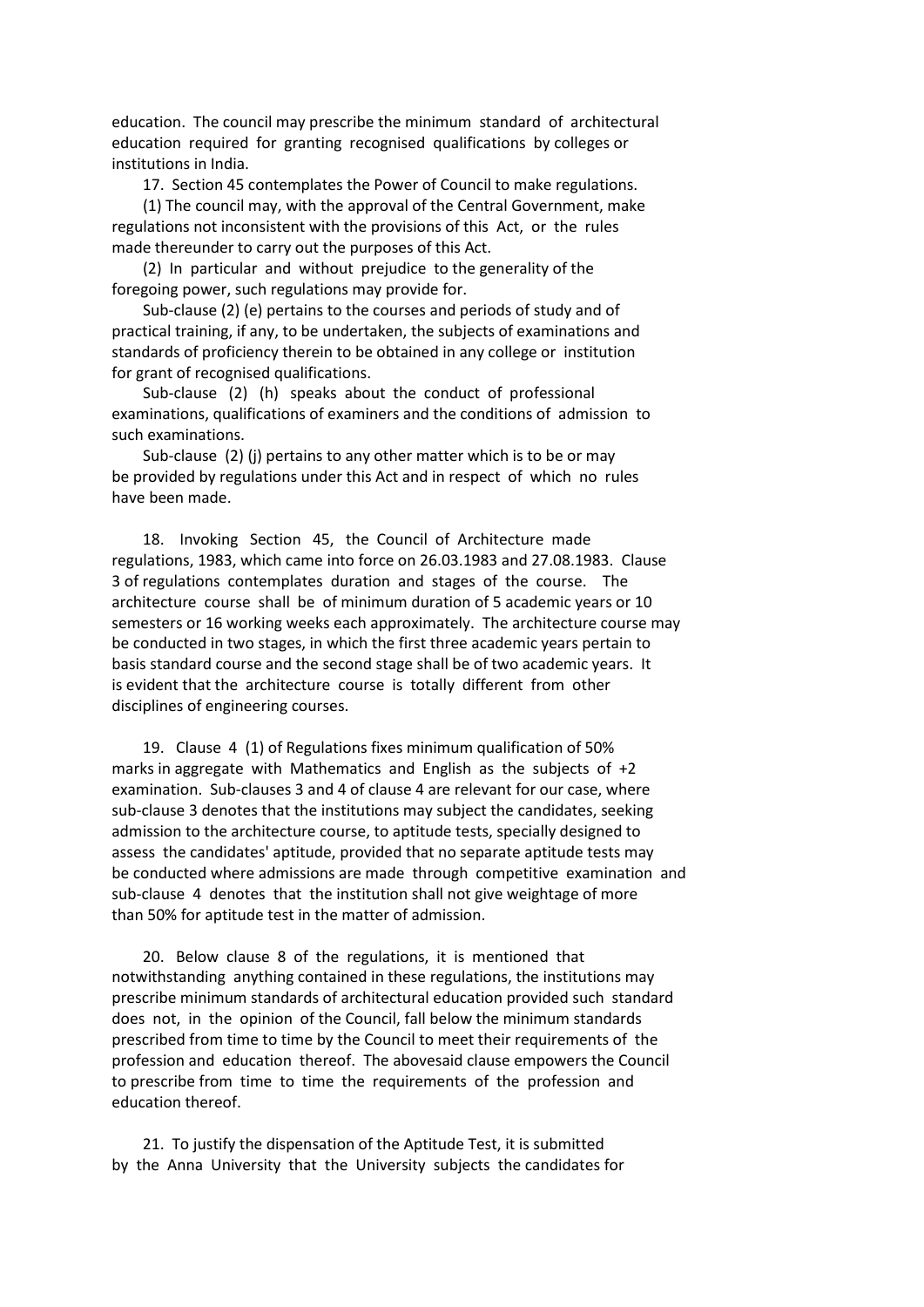competitive examination and hence, no aptitude test is required. The University has also taken shelter of the word 'may' and argued that the provision of aptitude test is not directory in nature. No doubt, the use of word 'may' in a statutory provision would not by itself show that the provision is directory in nature. In some cases, the Parliament/Legislature may use the word 'may' as a matter of pure conventional courtesy and yet intend a mandatory force in order to interpret the legal import of the word 'may'. It is the duty of the Court to consider various factors, namely, the object and scheme of the Act, the context and the background, against which, the words have been used, the purpose and advantages sought to be achieved by the use of those words and the like. It is also the duty of the Court, where the word 'may' involves a discretion coupled with an obligation or where it confers a positive benefit to a general clause of subjects or where the Court advances a remedy and suppresses the mischief or where giving the word a directory significance would defeat the very object of the Act. The word 'may' should be interpreted to convey a mandatory force.

 22. As I have already mentioned supra, the statement of object and reasons of the Act was discussed by the Parliament, which is inclusive of the assessment of the standards of education and training of architects within the countries. This Act is similar to Advocates' Act (Act 25 of 1961), Chartered Accounts Act, (Act 38 of 1949) and Cost and Works Accounts Act (Act 23 of 1959), which are special in nature.

 23. Section 21 of the Act empowers the Council to prescribe the minimum standards of architectural education required for granting recognised qualification by colleges or institutions in India. Section 45 invests powers to the Council to make regulations not inconsistent with the provisions of the Act. Invoking Section 45, Regulations,1983, were made by the Council, which were approved by the Central Government. The said regulations, insist 50% marks in aggregate in +2 or equivalent public examination including in Mathematics and English. In other disciplines of engineering courses 50% minimum marks in English is not compulsory whereas it is made compulsory for the purpose of arriving at 50% marks in aggregate in +2 examination to seek admission in B.Arch., Sub-clause (3) of clause 4 of the regulations contemplates that institutions may subject the candidates, seeking admission to the architectural course, to aptitude test specially designed to assess the candidates' aptitude. No doubt, there is a proviso, which says that no separate aptitude test may be conducted where admissions are made through competitive examinations. The aptitude test is specially designed to assess the candidates' aptitude. The B.Arch., is a subject different from other B.E., Courses. To evaluate the candidates perception, imagination, observation, creativity, communication, and architectural awareness, aptitude test is provided. The aptitude test also judge the drawing aptitude of the candidates. The import of the said provision is that if the specially designed aptitude test is part of competitive examination, then no separate aptitude test is required. It is not the case of the University that TNPCEE includes specially designed aptitude test to assess the candidates' aptitude.

 24. The Government of India made All India Council for Technical Education (norms and guidelines for fees and guidelines for admissions in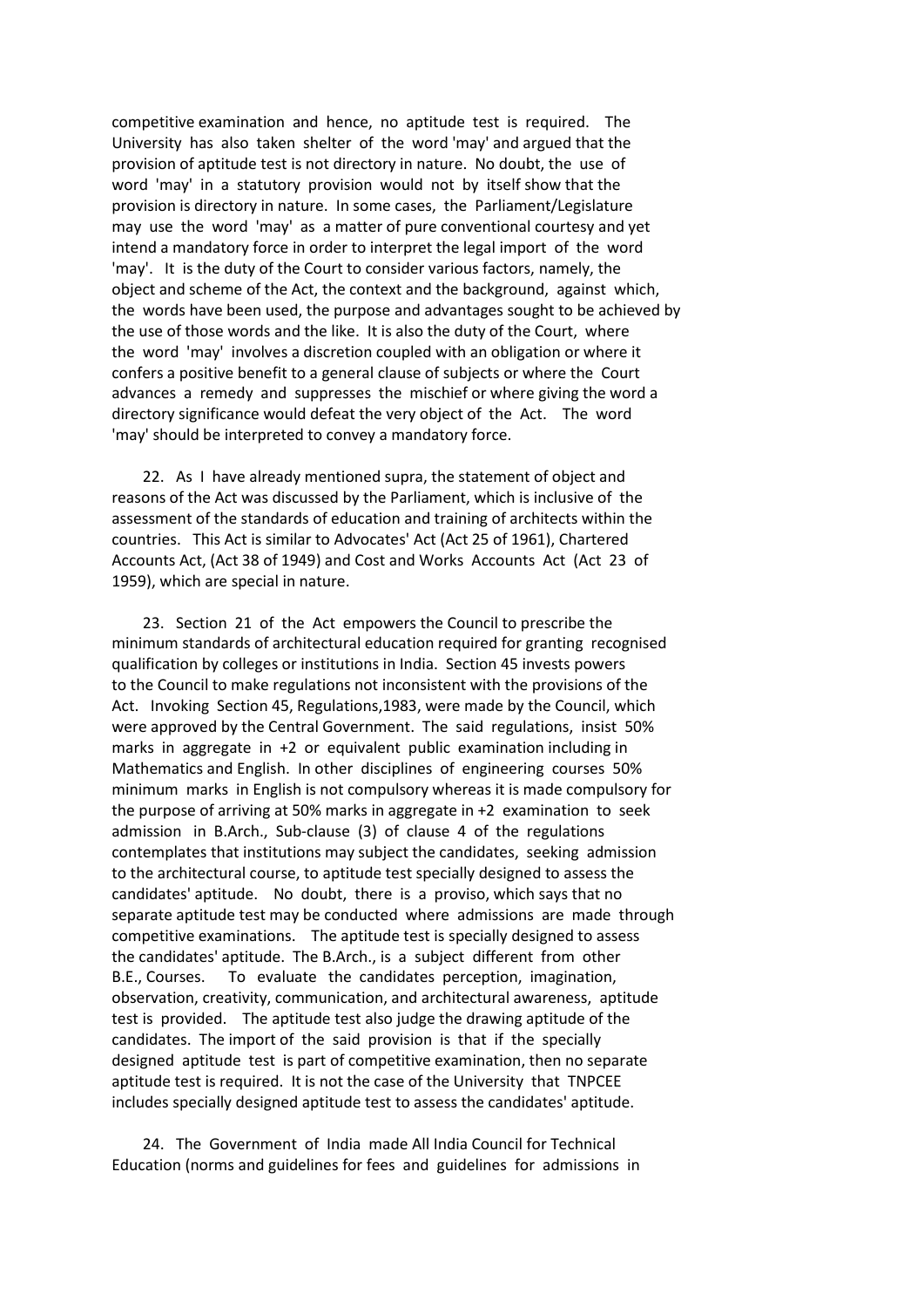professional colleges) Regulations 1994 in exercise of powers conferred under Section 10 read with Section 23 of All India Council for Technical Education Act, 1987. The said Regulation applies to professional colleges imparting diploma, degree or equivalent course in Engineering, Architecture, Town Planning, Management, Pharmacy, Electronics, Computer Science, applied Arts and Crafts and such other programmes or areas relating to admissions of students in professional colleges and charging tuition fee. Clause 8 (3) has demarcated the area of operation of the Council of Architecture in that field thereby excludes itself to enable the Council of Architecture to formulate a comprehensive entrance test including aptitude test on an all India basis. The guidelines for admission to first year of full time five year degree course in B.Arch., has been made pursuant to Regulations 1993 wherein in clause 1.4 (a), (b), (c), 1.5, 1.6 and 1.7 it is expressed in clear terms the need, essential and mandatory of aptitude test. The provisions 2.0, 3.0, 3.1, 3.2 of the said guidelines are relating to eligibility for admission and details of aptitude test. These guidelines are made by the council which is empowered under the Act and Regulations.

 25. The context and background against which the word "may" has been used indicate a discretion coupled with an obligation, hence it should be given a mandatory force. Their Lordships, while interpreting the word 'may' in the case of State of Uttar Pradesh Vs. Jogendra Singh reported in 1963 SC 1618 held that

"There is no doubt that the word 'may' generally does not mean must or shall. But it is well settled that the word 'may' is capable of meaning must or shall in the light of the context....

Sometimes, the legislature uses the word 'may' out of deference to the high status of the authority on whom the power and the obligation are intended to be conferred and imposed."

 Hence, I have no hesitation to say that the aptitude test is mandatory in view of the object and scheme of the Act and Regulations.

 26. The legislative activity of the State has been increasing in response to the increase in its functions and responsibilities. When legislature is pre-occupied with more important policy matters and rarely finds time to discuss matters of details. It therefore formulates a legislative policy and gives power to the Administration to make the subordinate legislation for the purpose of implementing the policy. If the nature of one particular Act is technical, it may be necessary to obtain the assistance of Experts in providing matters of details. Once legislature or Parliament left the matter to the experts to decide, it cannot be laid down by it. Delegated legislation requires less formal procedure and can be a good device for flexibility. In this case, the Regulations empower the Council to prescribe norms/ minimum standards to meet the requirements of the profession and education of Architecture. Hence, I am of the view that the guidelines prescribed have statutory force. The guidelines are neither inconsistent nor contradictory or excess of authority actually delegated.

27. Admittedly, till the last academic year, the University has